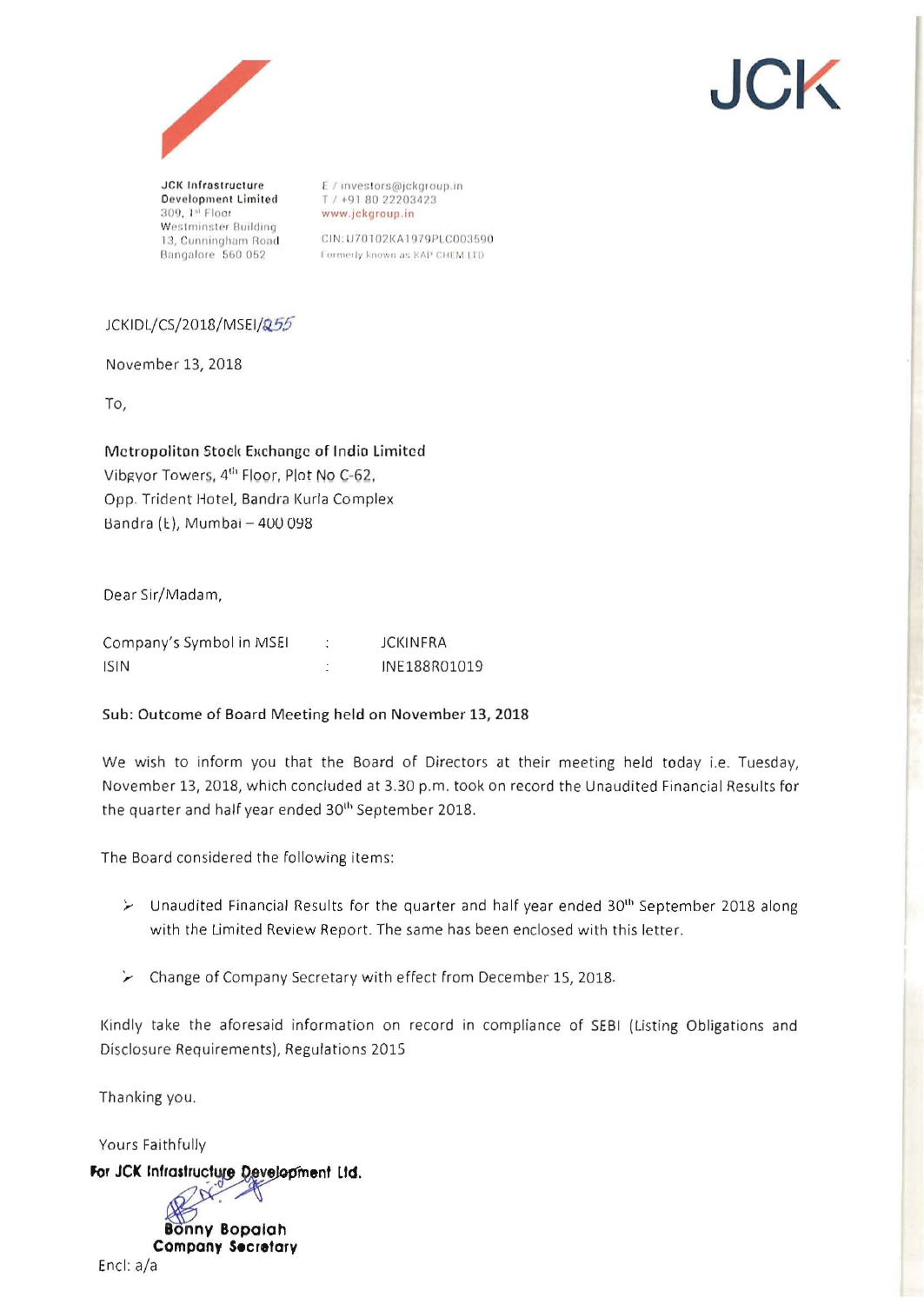#### JCK INFRASTRUCTURE DEVELOPMENT LIMITED (Formerly known as KAP CHEM LIMITED)

CIN:U70102KA1979PL003590

Regd Office 309-10, FIRST FLOOR, WEST MINSTER BUILDING, 13 CUNNINGHAM ROAD, BENGALURU - 560 052 STATEMENT OF UN-AUDITED FINANCIAL RESULTS FOR THE QUARTER AND SIX MONTHS ENDED 30TH SEPTEMBER 2018

|                          |                                                                                                              |                        |                   |                        |                        | (Amount in Lakhs)      |                       |  |
|--------------------------|--------------------------------------------------------------------------------------------------------------|------------------------|-------------------|------------------------|------------------------|------------------------|-----------------------|--|
| SI.No                    | <b>PARTICULARS</b>                                                                                           | <b>QUARTER ENDED</b>   |                   |                        | <b>HALF YEAR ENDED</b> |                        | YEAR<br><b>ENDED</b>  |  |
|                          |                                                                                                              | 30th September<br>2018 | 30th June<br>2018 | 30th September<br>2017 | 30th September<br>2018 | 30th September<br>2017 | 31st<br>March<br>2018 |  |
|                          |                                                                                                              | Unaudited              | Unaudited         | Unaudited              | Unaudited              | Unaudited              | Audited               |  |
| $\mathbf{1}$             | <b>Revenue from Operations</b>                                                                               | 801.80                 | 311.57            | 94.61                  | 1113.38                | 179.62                 | 508.53                |  |
| $\overline{\mathbf{z}}$  | Other Income                                                                                                 | 0.01                   | 1.94              | 2.56                   | 1.95                   | 4.75                   | 24.79                 |  |
| 3                        | Total Income (1)+(2)                                                                                         | 801.81                 | 313.51            | 97.17                  | 1115.33                | 184.37                 | 533.32                |  |
| $\overline{a}$           | <b>Expenses</b>                                                                                              |                        |                   |                        |                        |                        |                       |  |
| (a)                      | Cost of Land and Development Charges                                                                         | 411.94                 | 137.48            | 18.52                  | 549.42                 | 35.26                  | 135.75                |  |
| (b)                      | Purchases of Stock In Trade                                                                                  |                        |                   |                        |                        |                        |                       |  |
| (c)                      | Changes in Inventorles of Finished Goods                                                                     |                        |                   |                        |                        |                        |                       |  |
| (d)                      | <b>Employee Benefits Expenses</b>                                                                            | 35.29                  | 35.13             | 31.63                  | 70.43                  | 59.57                  | 127.29                |  |
| (e)                      | Depreciation & Amortisation Exp                                                                              | 6.17                   | 5.75              | 5.86                   | 11.87                  | 11.66                  | 23.09                 |  |
| (f)                      | <b>Other Expenses</b>                                                                                        | 24.32                  | 30.62             | 18.20                  | 54.94                  | 53.09                  | 95.43                 |  |
| (E)                      | <b>Finance Cost</b>                                                                                          | 17.20                  | 15.69             | 16.48                  | 32.90                  | 31.39                  | 66.37                 |  |
|                          | <b>Total Expenses</b>                                                                                        | 494.88                 | 224.67            | 90.70                  | 719.55                 | 190.98                 | 447.93                |  |
| $\mathfrak{e}_j$         | Profit from Ordinary Activities after Finance Cost but before                                                |                        |                   |                        |                        |                        |                       |  |
|                          | <b>Exceptional Items</b>                                                                                     | 306.94                 | 88.84             | 6.47                   | 395.78                 | $-6.61$                | 85.39                 |  |
| G                        | <b>Exceptional Items</b>                                                                                     | $\Omega$               |                   |                        |                        | $\Omega$               |                       |  |
| $\overline{\phantom{a}}$ | Profit From Ordinary Activities before Tax                                                                   | 306.94                 | 88.84             | 6.47                   | 395.78                 | $-6.61$                | 85.39                 |  |
| 8                        | <b>Tax Expenses</b>                                                                                          |                        |                   |                        |                        |                        |                       |  |
|                          | (a) Current Tax                                                                                              | 61.73                  | 19.75             |                        | 81.48                  |                        | 18.62                 |  |
|                          | (b) Deferred Tax                                                                                             | 0.12                   | 0.56              | $-0.66$                | 0.68                   | 1.29                   | $-3.42$               |  |
|                          | <b>Total Tax Expenses</b>                                                                                    | 61.84                  | 20.31             | $-0.66$                | 82.15                  | 1.29                   | 15.20                 |  |
| 9                        | Net Profit (+)/Loss (-) from Ordinary Activites after Tax                                                    | 245.09                 | 68.53             | 7.12                   | 313.62                 | $-5.31$                | 70.19                 |  |
| 10                       | Other Comprehensive Income (OCI)<br>a) Items that will not be reclassified to Profit ot Loss (Net of<br>Tax) |                        |                   |                        |                        |                        |                       |  |
|                          | b) Items that will be reclassified to Profit ot Loss (Net of Tax)                                            |                        |                   |                        |                        |                        |                       |  |
| 11                       | Total Comprehensive Income (OCI)                                                                             |                        |                   |                        |                        |                        |                       |  |
| 12                       | Details of Equity Share capital                                                                              |                        |                   |                        |                        |                        |                       |  |
|                          | Paid Up Equity Share Capital                                                                                 | 416.67                 | 416.67            | 125.00                 | 416.67                 | 125.00                 | 416.67                |  |
|                          | Face value<br>Reserves (Excluding Revaluation Reserves as per Balance                                        | ₹10                    | 510               | 510                    | 510                    | ₹10                    | ₹10                   |  |
|                          | Sheet) as shown in the Audited Balance Sheet of the previous                                                 |                        |                   |                        |                        |                        |                       |  |
|                          | vear                                                                                                         |                        |                   |                        |                        |                        | 131.74                |  |
|                          | EPS from Continuing Operations                                                                               |                        |                   |                        |                        |                        |                       |  |
|                          | - Basic                                                                                                      | 5.88                   | 1.64              | 0.57                   | 7.53                   | (0.43)                 | 5.35                  |  |
|                          | - Diluted                                                                                                    | 5.88                   | 1.64              | 0.57                   | 7.53                   | (0.43)                 | 5.35                  |  |
|                          |                                                                                                              |                        |                   |                        |                        |                        |                       |  |

Notes

1 The Above Standalone Financial results for the Quarter ended September 30th 2018 have been reviewed by the Audit Committee and approved by the board in their meeting held on 13th November 2018

2 The above financials results reviewed by the Audit Committee, have been approved and taken on record by the Board of Directors at their Meeting held on 13th November 2018

3 The Figures for the corresponding previous period have been regrouped/reclassified wherever necessary, to make them comparable.

4 Position of Investor Complaints for the quarter ended 30.09.2018

| Particolars                 | No of Complaints |
|-----------------------------|------------------|
| Pending as on 01.07.2018    |                  |
| Received during the Quarter |                  |
| Resolved during the Quarter |                  |
| Pending as on 30.09.18      | O                |



4 oli rees Jyoti Kapur Whole-Time Director DIN: 00747833

Place: Bangalore Date: 13.11.2018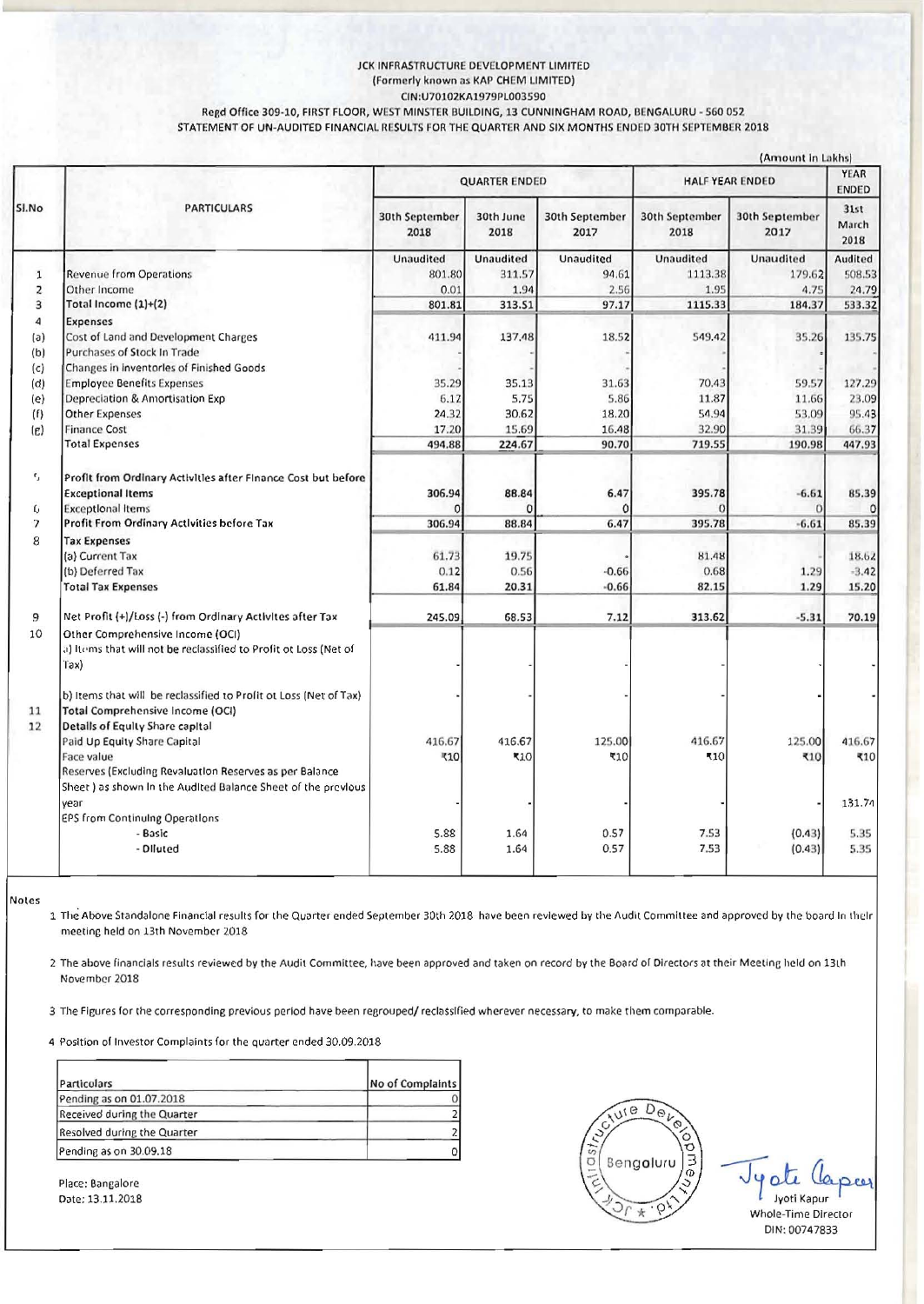#### JCK INFRASTRUCTURE DEVELOPMENT LIMITED (Formerly known as KAP CHEM LIMITED)

|                     |                                                         |          | (Amount in Lakhs)      |                  |  |
|---------------------|---------------------------------------------------------|----------|------------------------|------------------|--|
| SI.No               | <b>PARTICULARS</b>                                      |          | As At                  | As At            |  |
|                     |                                                         | Note No. | 30th September<br>2018 | 31st March 2018  |  |
| А                   | <b>ASSETS</b>                                           |          |                        |                  |  |
|                     | Non-current assets                                      |          |                        |                  |  |
| (a)                 | Property, Plant and Equipment                           |          | 125.06                 | 123.17           |  |
| (b)                 | Capital work-in-progress                                |          | 165.36                 | 402.15           |  |
| (c)                 | Other Intangible assets                                 |          |                        |                  |  |
| (d)                 | <b>Financial Assets</b>                                 |          |                        |                  |  |
|                     | (i) Investments                                         |          | 120.00                 | 120.00           |  |
|                     | (ii) Loans and Advances                                 |          | 61.00                  | 44.84<br>0.00    |  |
| (e)                 | Deferred tax assets (net)<br>Other non-current assets   |          | 13.22                  |                  |  |
| $\langle f \rangle$ |                                                         |          |                        | 37.06            |  |
|                     | Current assets                                          |          | 484.65                 | 727.22           |  |
| (d)                 | Inventories                                             |          |                        |                  |  |
| (b)                 | <b>Financial Assets</b>                                 |          |                        |                  |  |
|                     | (i) Trade receivables                                   |          | 375.14                 | 563.49           |  |
|                     | (II) Cash and cash equivalents                          |          | 80.41                  | 21.55            |  |
|                     | (iii) Bank Balance other Than Cash and Cash Equivalents |          | 628.51                 | 250.65           |  |
|                     | (iv) Loans and Advances                                 |          | 229.10                 | 35.45            |  |
|                     | (v) Other Financial Assets                              |          | 17.12                  | 11.39            |  |
| (c)                 | Other current assets                                    |          | 14.24                  | 6.83             |  |
|                     |                                                         |          | 1344.52                | 889.37           |  |
|                     | <b>Total Assets</b>                                     |          | 1829.17                | 1616.58          |  |
|                     |                                                         |          |                        |                  |  |
| В                   | <b>EQUITY AND LIABILITIES</b>                           |          |                        |                  |  |
|                     | Equity<br>Equity Share capital                          |          | 416.67                 | 416.67           |  |
| (a)<br>(b)          | <b>Other Equity</b>                                     |          | 430.29                 | 131.74           |  |
|                     |                                                         |          |                        |                  |  |
|                     | <b>Total Equity</b>                                     |          | 846.96                 | 548.40           |  |
|                     | Liabilities                                             |          |                        |                  |  |
|                     | Non-current llabilities                                 |          |                        |                  |  |
| (a)                 | Financial Liabilities                                   |          | 297.58                 | 0.00             |  |
|                     | (i) Borrowings<br>Other non-current liabilities         |          | 110.36                 | 350.62<br>109.90 |  |
| (b)                 | Deferred Tax Liabilities                                |          | 1.33                   | 0.65             |  |
| (c)                 |                                                         |          |                        |                  |  |
|                     | <b>Current liabilities</b>                              |          | 409.26                 | 461.17           |  |
| (a)                 | <b>Financial Liabilities</b>                            |          |                        |                  |  |
|                     | (i) Borrowings                                          |          | 0.00                   | 32.36            |  |
|                     | (ii) Trade payables                                     |          | 78.41                  | 35.95            |  |
| (b)                 | Other Current Liabilities                               |          | 433.11                 | 507.37           |  |
| (c)                 | Provisions                                              |          | 61.43                  | 31.32            |  |
|                     |                                                         |          | 572.95                 | 607.01           |  |
|                     | <b>Total Liabilities</b>                                |          | 982.21                 | 1068.18          |  |
|                     | <b>Total Equity and Liabilities</b>                     |          | 1829.17                | 1616.58          |  |



Jyou Lar DIN: 00747833